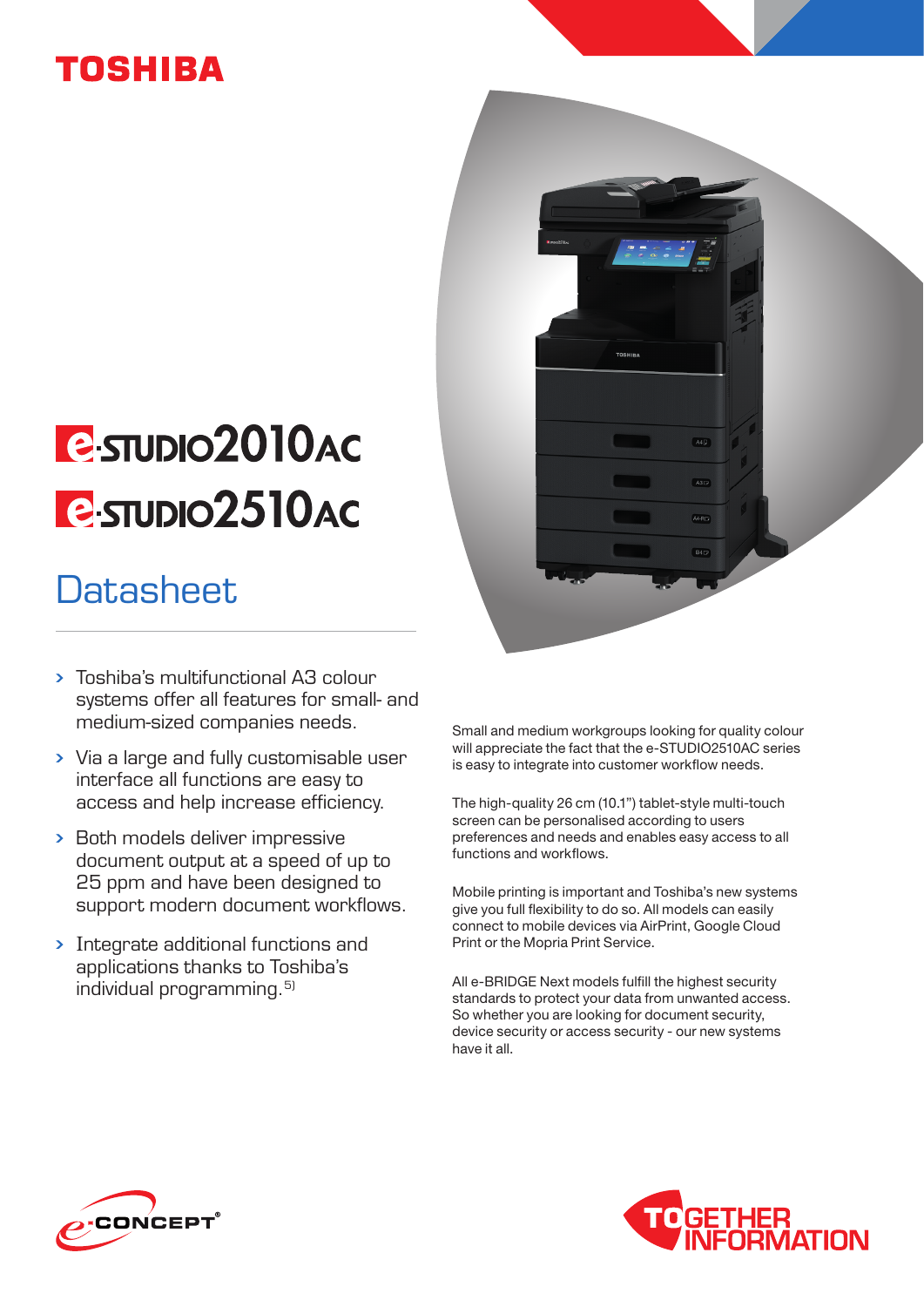## **SPECIFICATIONS**

#### **General**

| <b>Print &amp; Copy Speed</b>  | A4: 20/25 ppm<br>A3: 10/12 ppm                                                                                                                       |
|--------------------------------|------------------------------------------------------------------------------------------------------------------------------------------------------|
| Warm-up Time                   | ~13 seconds from low power mode                                                                                                                      |
| Paper Size & Weight            | Cassette: A5R-A3, 60-163 g/m <sup>2</sup><br>Bypass: 100 x 148 mm-A3, 60-209 g/m <sup>2</sup>                                                        |
| <b>Paper Capacity</b>          | Cassette: 1x 250 sheets,<br>Bypass: 1x 100 sheets,<br>max. 2,900 sheets                                                                              |
| <b>Inner Output Tray</b>       | 550-sheet capacity                                                                                                                                   |
| <b>Automatic Duplex</b>        | A5R, A4R, A4, A3, special formats <sup>4</sup> , 60-163 $q/m^2$                                                                                      |
| <b>Controller Type</b>         | Toshiba e-BRIDGE Next                                                                                                                                |
| <b>Control Panel</b>           | 26 cm (10.1") Multi-Touch Colour Panel                                                                                                               |
| <b>Memory</b>                  | Toshiba Secure HDD 320 GB <sup>2</sup> ,<br>Standard: 2 GB RAM, max. 4 GB RAM <sup>1)</sup>                                                          |
| Interface                      | 10Base-T/100Base-TX/1000Base-T, High Speed<br>USB 2.0, WLAN <sup>1)</sup> (IEEE802.11b/q/n), Bluetooth <sup>1)</sup> ,<br>Wi-Fi Direct <sup>1)</sup> |
| <b>Dimensions &amp; Weight</b> | 575 x 585 x 662 mm (W x D x H), $\sim$ 57 kg                                                                                                         |
| <b>Starter-Kit</b>             | Drums, developer and waste toner box                                                                                                                 |

#### Print

| <b>Resolution</b>                   | 600 x 600 dpi (5 bit),<br>600 x 1,200 dpi (1 bit) with PostScript driver only                                                                                                                   |
|-------------------------------------|-------------------------------------------------------------------------------------------------------------------------------------------------------------------------------------------------|
| <b>Page Description</b><br>Language | PCL5e, PCL5c, PCL6 (PCL XL), XPS, and<br>PostScript 3 compatible                                                                                                                                |
| <b>Supported Systems</b>            | Windows 10/8.1/7/Server 2008 (32/64 bit),<br>Windows Server 2016/Server 2012 R2/Server 2012/<br>Server 2008 R2 (64 bit), Mac OS X 10.6.8-10.13,<br>Linux/Unix, Citrix, Novell SLES, SAP, AS/400 |
| <b>Network Protocols</b>            | TCP/IP (IPv4/IPv6), IPX/SPX, EtherTalk, NetBios over<br><b>TCP/IP</b>                                                                                                                           |
| <b>Colour Modes</b>                 | Auto-Colour (ACS), Colour, Twin Colour, Monochrome                                                                                                                                              |
| <b>Colour Settings</b>              | ICC profile colour management, RGB substitution,<br>Brightness, Saturation, Contrast, Colour Balance                                                                                            |
| <b>Mobile Printing</b>              | e-BRIDGE Print & Capture, AirPrint,<br>Mopria Print Service, Google Cloud Print                                                                                                                 |
| <b>Print Functions</b>              | Universal Printer Driver, Driver Templates,<br>Print from USB, Hold print, Tandem printing,<br>E-Mail direct printing                                                                           |

### **Scan**

| <b>Resolution</b>     | max. 600 x 600 dpi                                                                                                                                                                 |
|-----------------------|------------------------------------------------------------------------------------------------------------------------------------------------------------------------------------|
| <b>Scan Speed</b>     | Reversing Automatic Document Feeder (RADF) <sup>1)</sup> :<br>up to 73 ipm (300 dpi) in colour and monochrome                                                                      |
| <b>Scan Modes</b>     | Auto-Colour (ACS), Colour, Greyscale, Monochrome                                                                                                                                   |
| <b>File Formats</b>   | JPEG, Multi/Single Page TIFF/XPS/PDF,<br>Secure PDF, Slim PDF, PDF/A (A-1, A-2), Searchable<br>PDF <sup>1)</sup> (and other formats like DOCX, XLSX) <sup>1)</sup>                 |
| <b>Scan Functions</b> | WS Scan, Scan to USB, Scan to E-Mail, Scan to<br>File (SMB, FTP, FTPS, IPX/SPX, Local), Meta Scan <sup>1)</sup> ,<br>OCR scan <sup>1)3)</sup> , Scan to Box (e-Filing), WIA, TWAIN |

### **Copy**

| <b>Resolution</b>             | Scan: 600 x 600 dpi<br>Print: 600 x 600 dpi (5 bit), equiv. 2,400 x 600 dpi<br>with smoothing (monochrome only) |
|-------------------------------|-----------------------------------------------------------------------------------------------------------------|
| <b>First Copy Output Time</b> | Colour: $\sim$ 9.5 seconds<br>Monochrome: $\sim$ 7.1 seconds                                                    |
| Zoom                          | Platen: 25-400%, RADF:25-200% <sup>1)</sup>                                                                     |
| Copy Modes                    | Text, Text/Photo, Photo, Printed Image, Map,<br>Image Smoothing                                                 |
| <b>Colour Modes</b>           | Auto-Colour (ACS), Full Colour, Twin Colour,<br>Mono Colour, Monochrome                                         |
| <b>Colour Settings</b>        | Hue, Saturation, Colour Balance, RGB adjustment,<br>5 one-touch modes                                           |
| <b>Copy Functions</b>         | Electronic Sort, Rotate Sort, ID Card Copy,<br>Edge Erase, 2-in-1 / 4-in-1 mode                                 |
|                               |                                                                                                                 |

### Fax<sup>1)</sup>

| Communication               | Super G3, G3 - (opt. 2 <sup>nd</sup> line), Internet Fax T.37 <sup>3)</sup>                                                        |
|-----------------------------|------------------------------------------------------------------------------------------------------------------------------------|
| <b>Transmission Speed</b>   | $\sim$ 3 seconds per page                                                                                                          |
| Compression                 | JBIG, MMR, MR, MH                                                                                                                  |
| <b>Fax Memory</b>           | 1 GB Transmission/Reception                                                                                                        |
| Network-Fax                 | Driver for Windows 10/8.1/7/Server 2008 (32/64 bit),<br>Windows Server 2016/Server 2012 R2/Server 2012/<br>Server 2008 R2 (64 bit) |
| <b>Incoming Fax Routing</b> | To shared folders (SMB, FTP, IPX/SPX), E-Mail,<br>e-Filina                                                                         |

### System & Security

| <b>Device Management</b>         | e-BRIDGE Fleet Management System <sup>1)</sup> , Top Access<br>for remote administration and configuration                                                                                                                                                                                                                                               |
|----------------------------------|----------------------------------------------------------------------------------------------------------------------------------------------------------------------------------------------------------------------------------------------------------------------------------------------------------------------------------------------------------|
| <b>System Features</b>           | e-Filing document server for secure storage,<br>Document distribution and Print-on-Demand<br>(1 public box, 200 user boxes), 12,060 one-touch<br>templates for storage of personalised settings or<br>workflows, Scan/Fax Preview, Rip-while-Print,<br>e-BRIDGE Open Platform <sup>1)</sup> , Embedded Web Brow-<br>ser, Job Skip, PCL Barcode printing, |
| <b>Accounting &amp; Security</b> | Role Based Access, LDAP support, 1,000 department<br>& 10,000 user codes, Card Reader <sup>1)</sup> , Private print,<br>Standard data encryption with Toshiba Secure<br>HDD, Data Overwrite Enabler <sup>1)</sup> , IP and MAC                                                                                                                           |

address filter, Port filter, Support of SSL and IPsec<sup>1)</sup> protocols, IEEE802.1x support, CC certified (ISO/ IEC15408) with HDC-PP v1.01), Scan to Secure PDF



<sup>9</sup> 1 GB = 1 billion bytes; the actual formatted capacity is less. Available capacity will also<br><sup>9</sup> 1 GB = 1 billion bytes; the actual formatted capacity is less. Available capacity will also<br><sup>9</sup> Requires additional memory

<sup>4)</sup> See technical manuals.<br><sup>5)</sup> Expected to be available from spring 2019. Service may vary from country to country.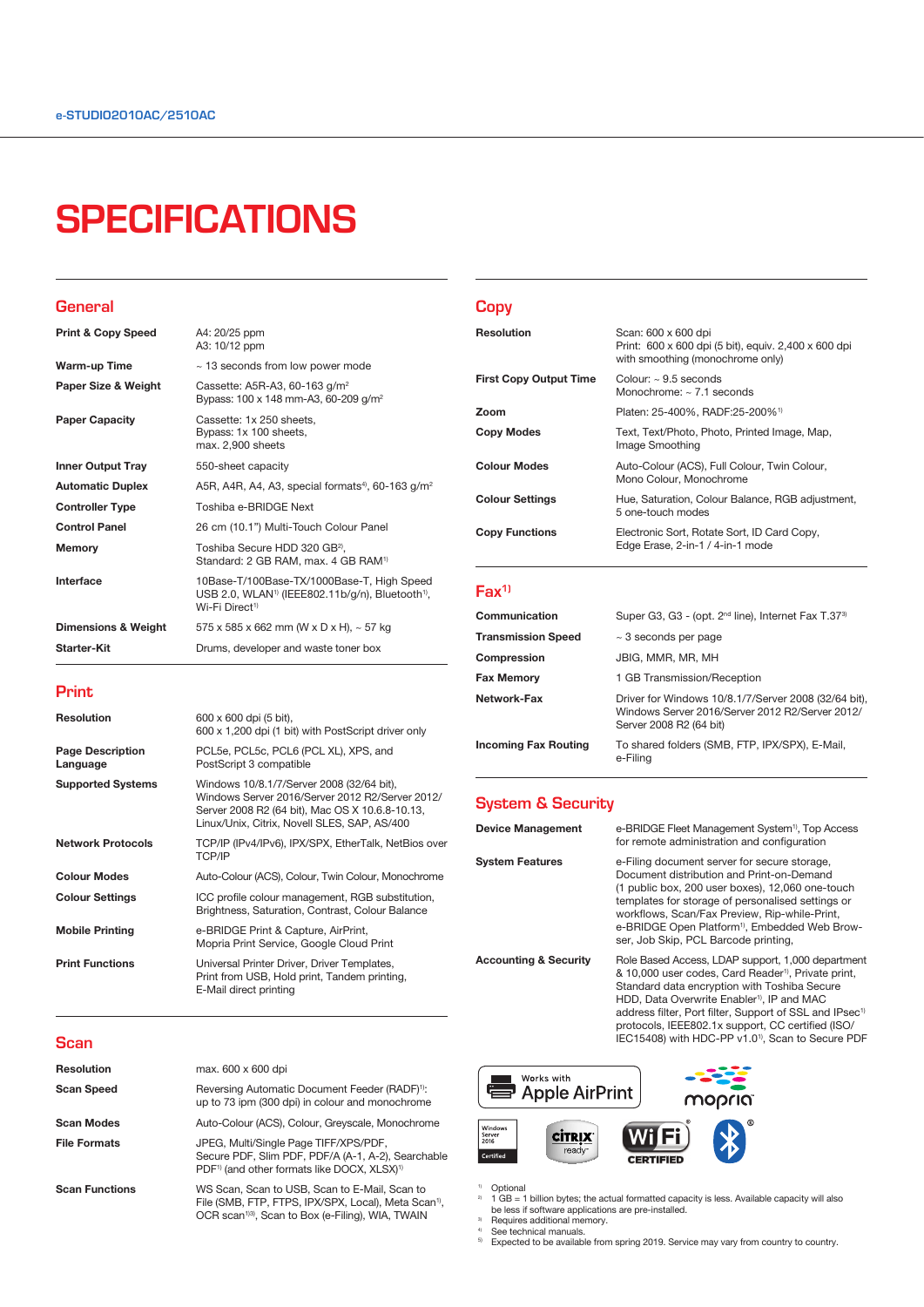# **OPTIONS**

REVERSING AUTOMATIC **DOCUMENT FEEDER - MR-3031-B** A5R-A3, 35-157 g/m<sup>2</sup>

PAPER FEED UNIT – MY-1047-B

PAPER FEED PEDESTAL – KD-1058-B

DRAWER MODULE – MY-1048-B

ENVELOPE DRAWER – MY-1049-B  $\overline{\phantom{a}}$  (can be used for normal paper)

LARGE CAPACITY FEEDER – KD-1059A4-B

INNER FINISHER – MJ-1042-B

SADDLE-STITCH FINISHER – MJ-1110-B

HOLE PUNCH UNIT – MJ-6011E/MJ-6011F/MJ-6011S, MJ-6105E/MJ-6105F/MJ-6105S

100-sheet capacity,

Cassette: 1x 550-sheet capacity, A5R-A3, 60-163 g/m2

Cassette: 1x 550-sheet capacity, A5R-A3, 60-163 g/m2

For Paper Feed Pedestal Cassette: 1x 550-sheet capacity A5R-A3, 60-163 g/m2

For Paper Feed Pedestal Envelopes: 50-envelope capacity, 100 x 162 mm-240 x 380 mm, 60-85 g/m2 Paper: Cassette: 1x 550-sheet capacity, A5R-A4R, 60-163 g/m2

2,000-sheet capacity, A4, 64-105 g/m2

2 trays, 600-sheet capacity 50-sheet multi-position stapling Stapling mode: A4R-A3, 60-105 g/m2

2 trays, 3,250-sheet capacity 50-sheet multi-position stapling 5-sheet center folding Saddle-stitched booklets of up to 60 pages Stapling mode: A4R-A3, 60-105 g/m2 Available in: 2 holes (E), 4 holes (F), 4 holes (S)

PLATEN COVER – KA-5005PC DESK – MH-5005 HARD DISK DRIVE 320 GB1) (FIPS 140-2 STANDARD) – GE-1230 4 GB RAM MEMORY – GC-1410 JOB SEPARATOR – MJ-5014 WORK TRAY – KK-5005 USB HUB – GR-1310 ACCESSORY TRAY – GR-1330 PANEL TEN-KEY OPTION – GR-1340 FAX BOARD – GD-1370EU WIRELESS LAN / BLUETOOTH MODULE (incl. Wi-Fi Direct) – GN-4020 e-BRIDGE ID-GATE – TWN4 DATA OVERWRITE ENABLER – GP-1070 IPsec ENABLER – GP-1080 EMBEDDED OCR ENABLER3) – GS-1080, GS-1085 MULTI STATION PRINT ENABLER – GS-1090, GS-1095 HARD COPY SECURITY PRINTING KIT – GP-1190A META SCAN ENABLER – GS-1010 UNICODE FONT ENABLER – GS-1007 ACCESSIBLE ARM – KK-2560

# **CONFIGURATION**